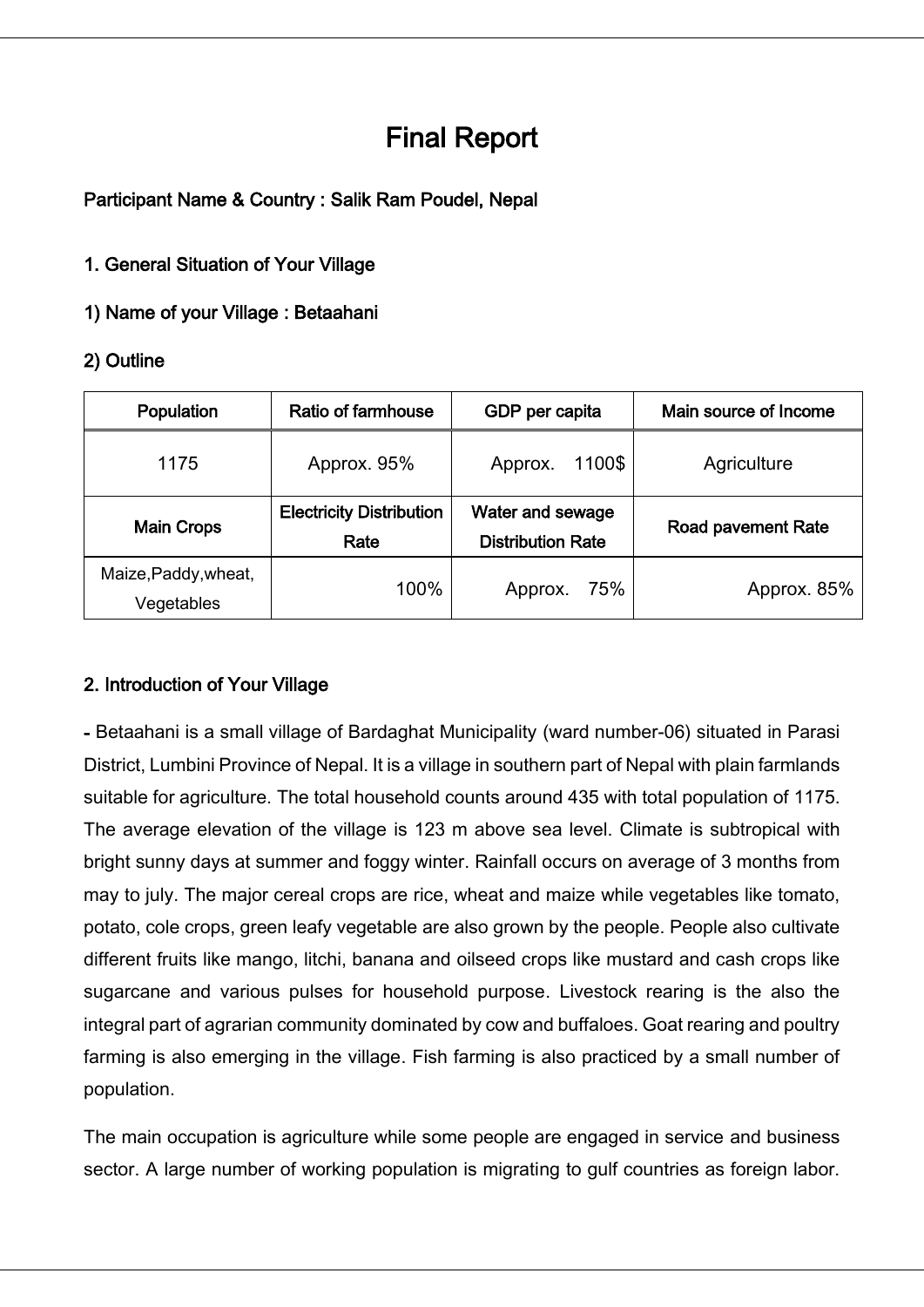A small percentage of people also work on daily wage basis. People live in social harmony and are members of various farmer group, cooperatives, youth club, mother groups etc.

#### 3. Actual Condition of Your Village

1) Consciousness level of the villagers

\* Cooperation, Diligence, Self-help, Community mind, etc.

Cooperation, group celebration, sharing of joy and sorrow among the member of community is found on every occasions from birth to death. People inter linked from social, cultural and religious norms. People stay as a family. Every villagers are like family members and share sorrows and happiness of every members. People engage in groups for various communal works.

#### 2) Income of People

- What is the main source of income? (Agriculture, Fisheries, Livestock Industries, etc.)

The main source of income of the people is agriculture mostly dominated by cereals and vegetables. Most of the household rear livestock or poultry for preparing their own farm yard manure. Livestock is an integral part of farming community in our village. Remittance is also becoming prominent source of income nowadays followed by business.

- 3) Level of Public Sanitation & Public Amenities
	- How about the actual living condition of residential environment? (Kitchen, drinking water, sanitation, public amenities, etc.)

Most of the household use LPG for cooking purpose with a little fraction still depending on firewood for cooking purpose. Around 75% of the household have access to drinking water system which is recently build and distributed by the municipality. Black topped roads have drainage and sewage facility but village road lacks drainage. Temples of various religions are maintained by village group and people of all religion live in harmony. School and colleges are available for education but people migrate to cities for higher and technical education. Health posts maintained by government provide basic medical facilities. People go to nearby cities for advanced treatment. Playgrounds and public halls are also maintained by the villagers.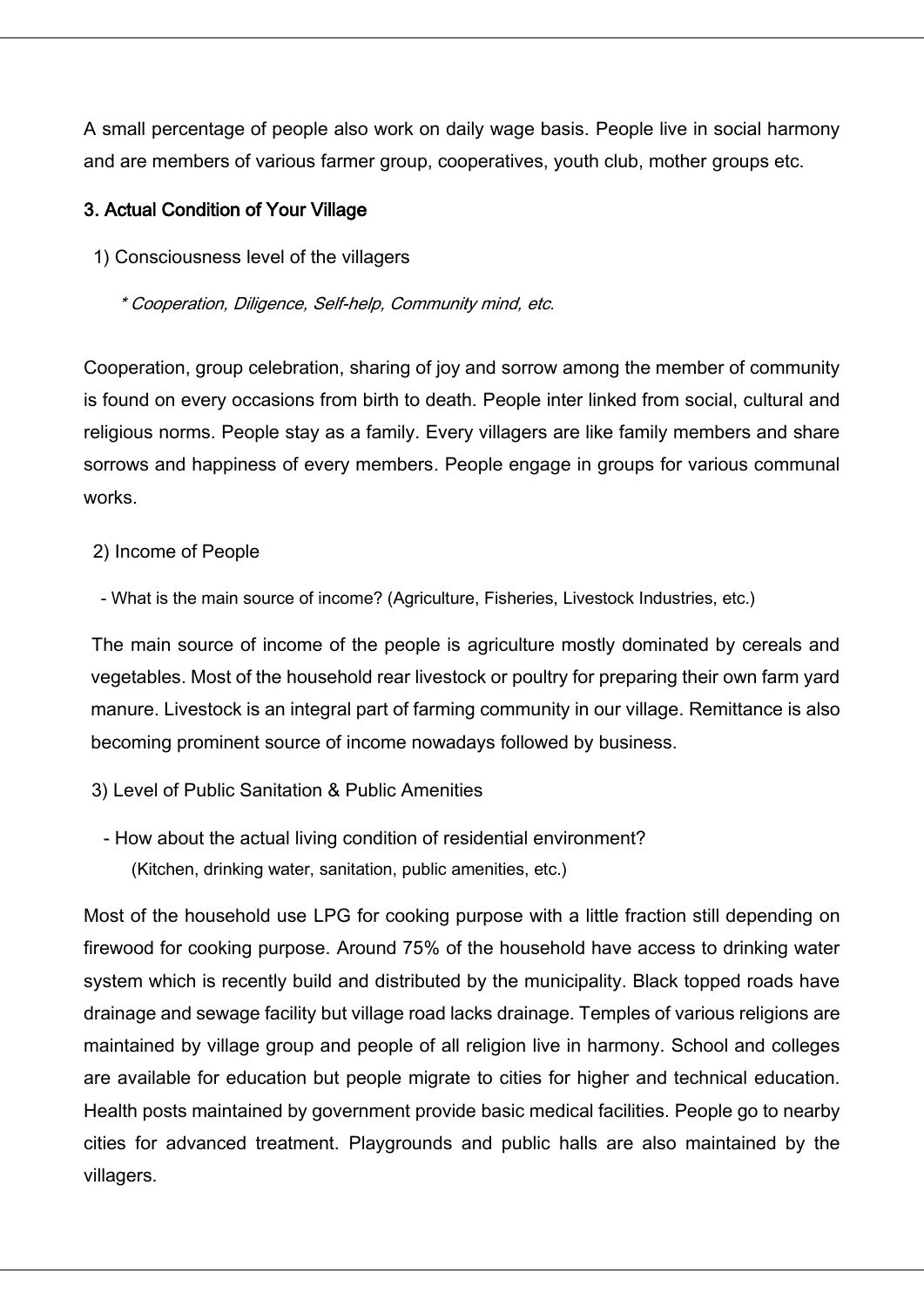## 4. Action Plan for your Village

- 1) What are the main problems that disturb the development of your Villages?
- migration to foreign countries as labor
- low adoption of modern technologies
- low income level due to traditional agriculture practices
- lack of basic facilities like hospital, technical colleges
- unavailability of safe drinking water on some parts of village

2) What are the solutions of main problems for your village's bright future?

- To stop foreign migration employment generation at local level is necessary
- Adoption of modern agriculture technologies can boost production and improve level of income of people. Also use of modern machineries to reduce burden of womens is most necessary.
- Good health services and technical programs should be started on village to stop people leaving village for health and education. Also various village infrastructures should be developed
- Village Development Plan should be devised and implemented.
- 3) How would you utilize the Korean Saemaul Undong to solve the main problems of your village?

Korean Saemaul Undong is a movement to address Korean people's basic needs by the government. Utilization of three Saemaul Undong core values i.e. teamwork, dedication and self-help, in order to solve the major issues, play a key role in development of village.

Cooperation among various stakeholders involved in development like government, community and people is of utmost importance. Developing village leaders that can boost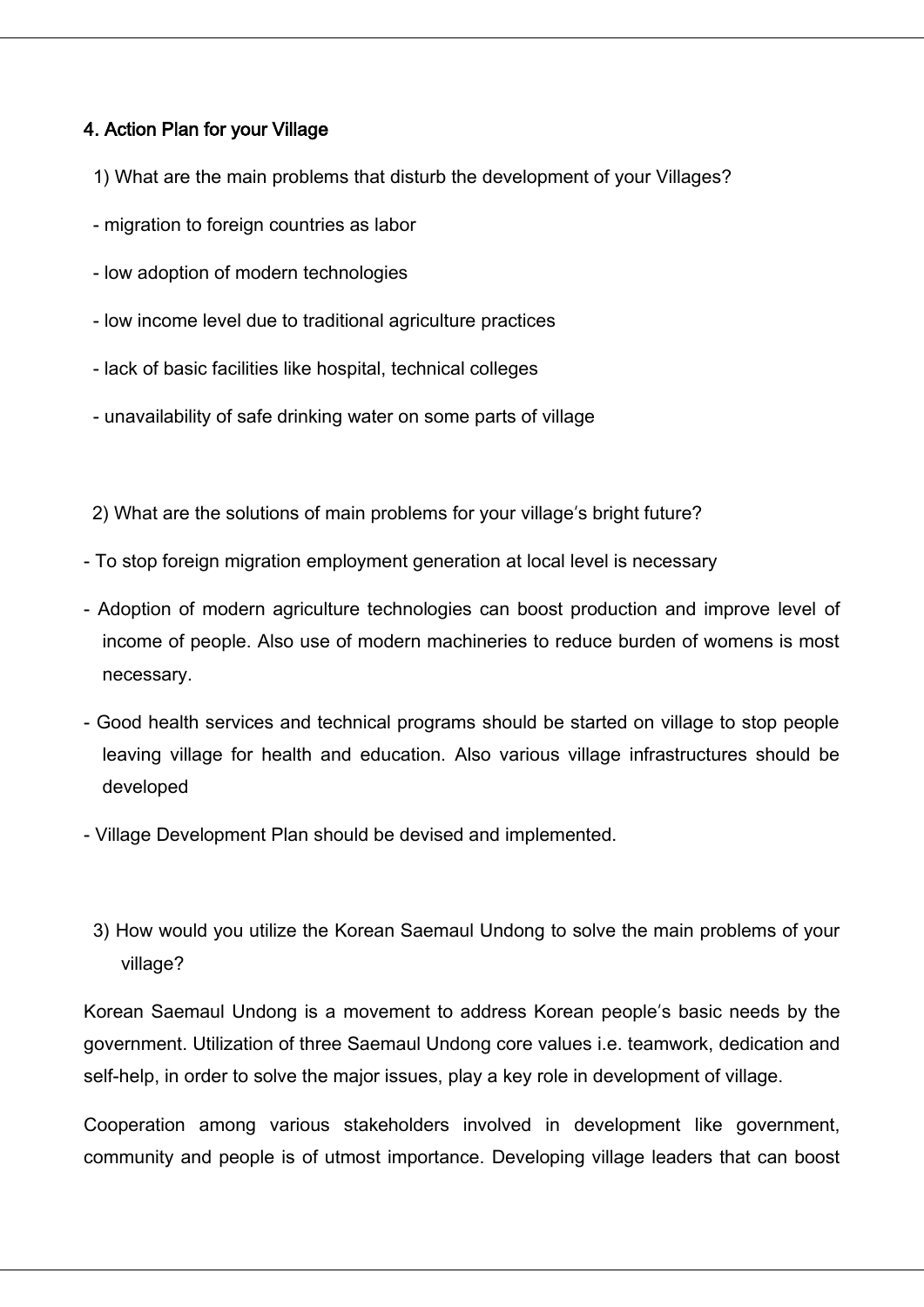process whilst maintain harmony is necessary. Clear perception of roles, maintaing discipline and understating self-responsibility by members of village help to boost development initiatives. Also can-do attitude among members of village plays vital role in development.

4) Please write your action plan by benchmarking the success factors of Saemaul Undong to solve the main problems of your village.

| <b>Objectives</b>    | <b>Action Required (Tasks)</b>           | <b>Time Frame</b> | <b>Necessary</b>      |
|----------------------|------------------------------------------|-------------------|-----------------------|
| (Goals)              |                                          |                   | <b>Resources</b>      |
| Preventing           | Employment                               | 5 years           | Support in small      |
| Foreign              | generation<br>through                    |                   | scale industries,     |
| <b>Migration For</b> | cooperatives<br>and                      |                   | <b>Human Resource</b> |
| Employment           | small<br>scale                           |                   | Management and        |
|                      | industries<br>like                       |                   | Agriculture           |
|                      | cottage industries.                      |                   | modernization         |
|                      | Capacitating<br>$\blacksquare$           |                   |                       |
|                      | for<br>villagers                         |                   |                       |
|                      | leadership                               |                   |                       |
|                      | Modernizing                              |                   |                       |
|                      | agriculture<br>to                        |                   |                       |
|                      | increase profit                          |                   |                       |
| Agriculture          | Using<br>high<br>tech<br>$\qquad \qquad$ | 2 year            | Financial and         |
| Modernization        | practices                                |                   | technical assistance  |
|                      | mechanization<br>$\qquad \qquad$         |                   |                       |
|                      | Providing improved                       |                   |                       |
|                      | breed<br>seed<br>and                     |                   |                       |
|                      | with<br>along                            |                   |                       |
|                      | development<br>of                        |                   |                       |
|                      | irrigation facilities                    |                   |                       |
|                      | Capable<br>extension                     |                   |                       |
|                      | services                                 |                   |                       |
| Village              | Health<br>facilities                     | 3 yrs             | Financial and         |